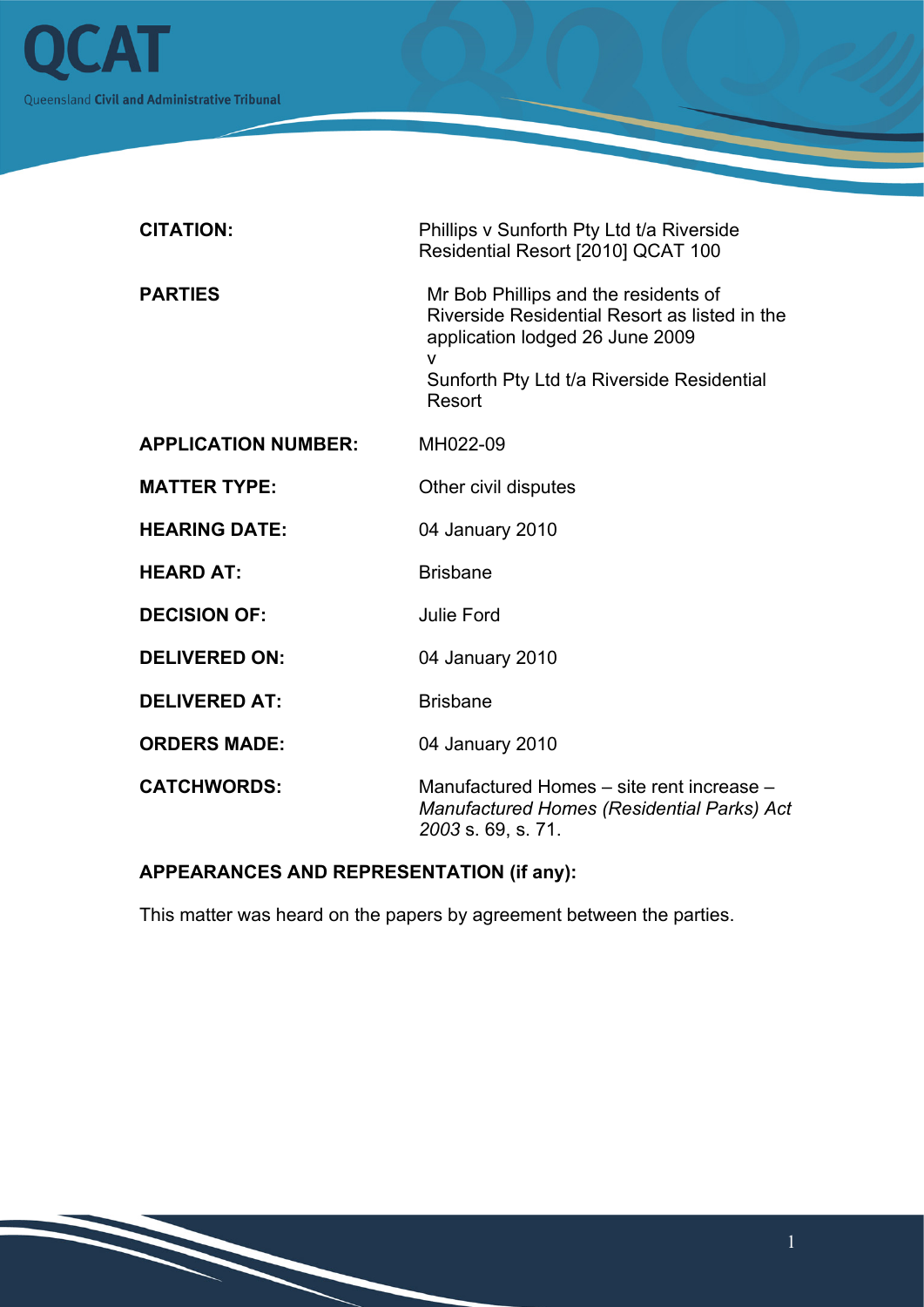# **REASONS FOR DECISION**

- [1] On 1 June 2009 all owners of homes in the Riverside Residential Resort in Upper Coomera, run by Lifestyle Resorts Australia Pty Ltd, were informed that in accordance with Clause 10 of their residential site lease agreement, all rental fees would increase by the approved market review process as from 1 July 2009.The weekly site rental for all residents would be increased to \$140 per week. This increase was effective from 1 July 2009, but would only apply from the payment made on the 9 July 2009 onwards.
- [2] On 26 June 2009 Mr Bob Phillips and a number of residents of Riverside Residential Resort (Ms Lorraine Launer, Mr Mal and Mrs Rhonda McDonald, Mr Ian and Mrs Helen Morgan, Mr Bob and Mrs Dianne Phillips, Mr Bill Ramsay and Mr Don and Mrs Helen Robertson) applied to the Commercial and Consumer Tribunal for a review of this decision. In the application, the residents indicated that they had attempted to resolve the dispute by negotiation, however, had not engaged an independent mediator to assist them with dealing with their dispute.
- [3] The respondent, Sunforth Pty Ltd t/a Riverside Residential Resort filed its defence on 16 July 2009.
- [4] On 27 July 2009 a directions hearing ordered that further material be filed, including copies of each of the site agreements of the applicants. A further directions hearing was held on 9 October 2009 and it was noted that the applicants relied on the filed statements. The respondent did not require any of the applicants for cross examination and relied on its filed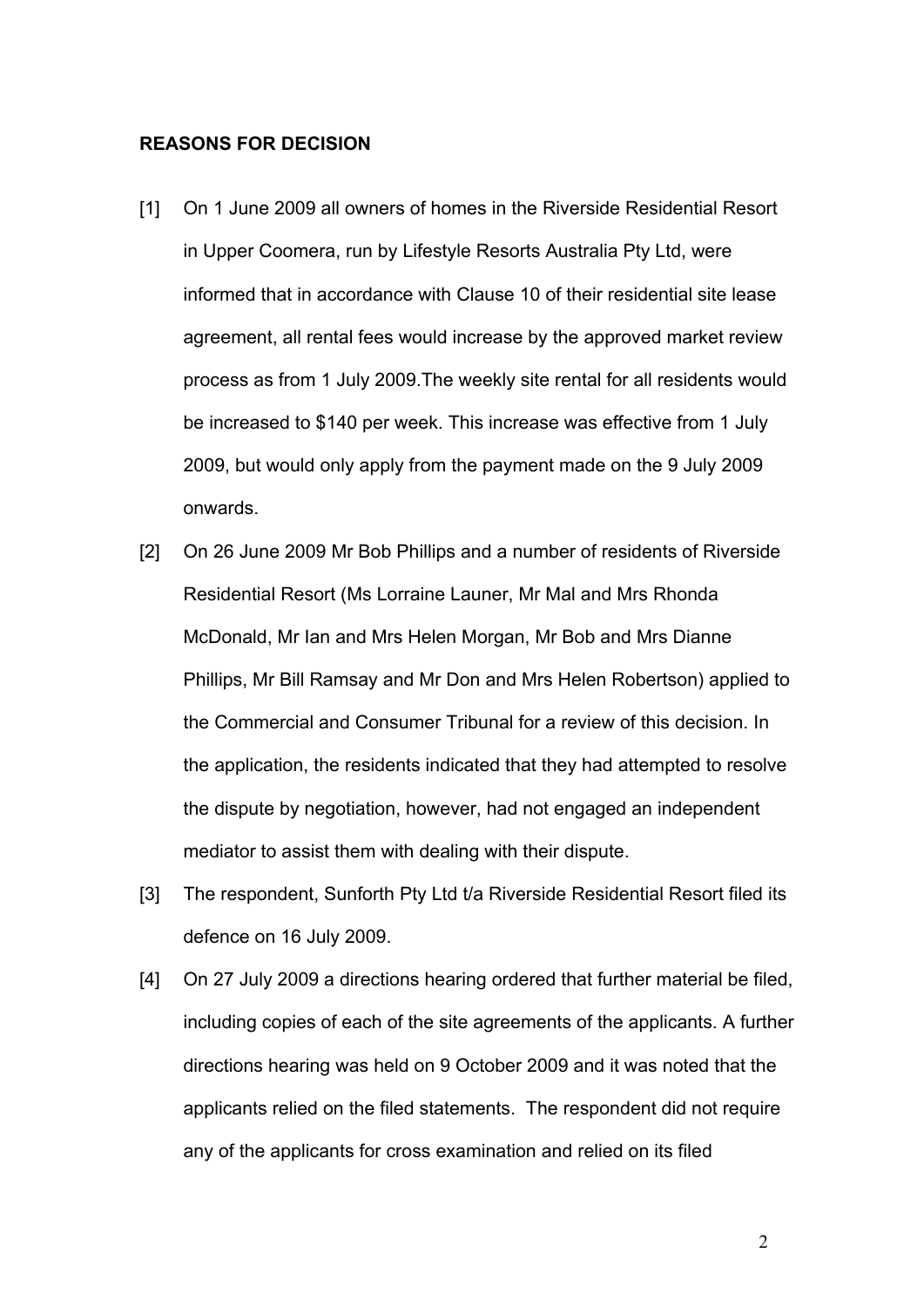statement. By consent, the application was to be determined by the tribunal on the papers.

[5] On 1 December 2009 the Commercial and Consumer Tribunal ceased to exist and this matter came under the jurisdiction of the Queensland Civil and Administrative Tribunal (see sections 245, 256 and 271 of the Queensland Civil and Administrative Tribunal Act 2009).

#### **Legislation relevant to the application**

[6] The provisions of the Manufactured Homes (Residential Parks) Act 2003 relevant to this appliction are sections 69 (notice of increase in site rent) and 71 (notice of proposed increase in site rent).

# **The applicants' position**

- [7] The applicants are all resident owners. The method of rent calculation is shown in all site agreements at section 10 as "CPI + 3 yearly market review", except for applicant Mr Phillips where only "CPI" is written. No dates are shown for the start date for the market review or intended review date. The resident owners relied on the start date for the market review to be the commencement date on their respective site agreement. The commencement dates were as follows: Ms Launer 19 March 2008, Mr and Mrs Mc Donald 01 November 2007, Ms Hawthorne 14 June 2007, Mr and Mrs Morgan 5 October 2007, Mr and Mrs Phillips 26 June 2008, Mr Ramsay 3 October 2007 and Mr and Mrs Robertson 27 September 2007.
- [8] The applicants accept the imposition of the annual CPI increase. The applicants do not accept the respondent's contention that "the main purpose of the market review of site rents is to ensure parity of site rents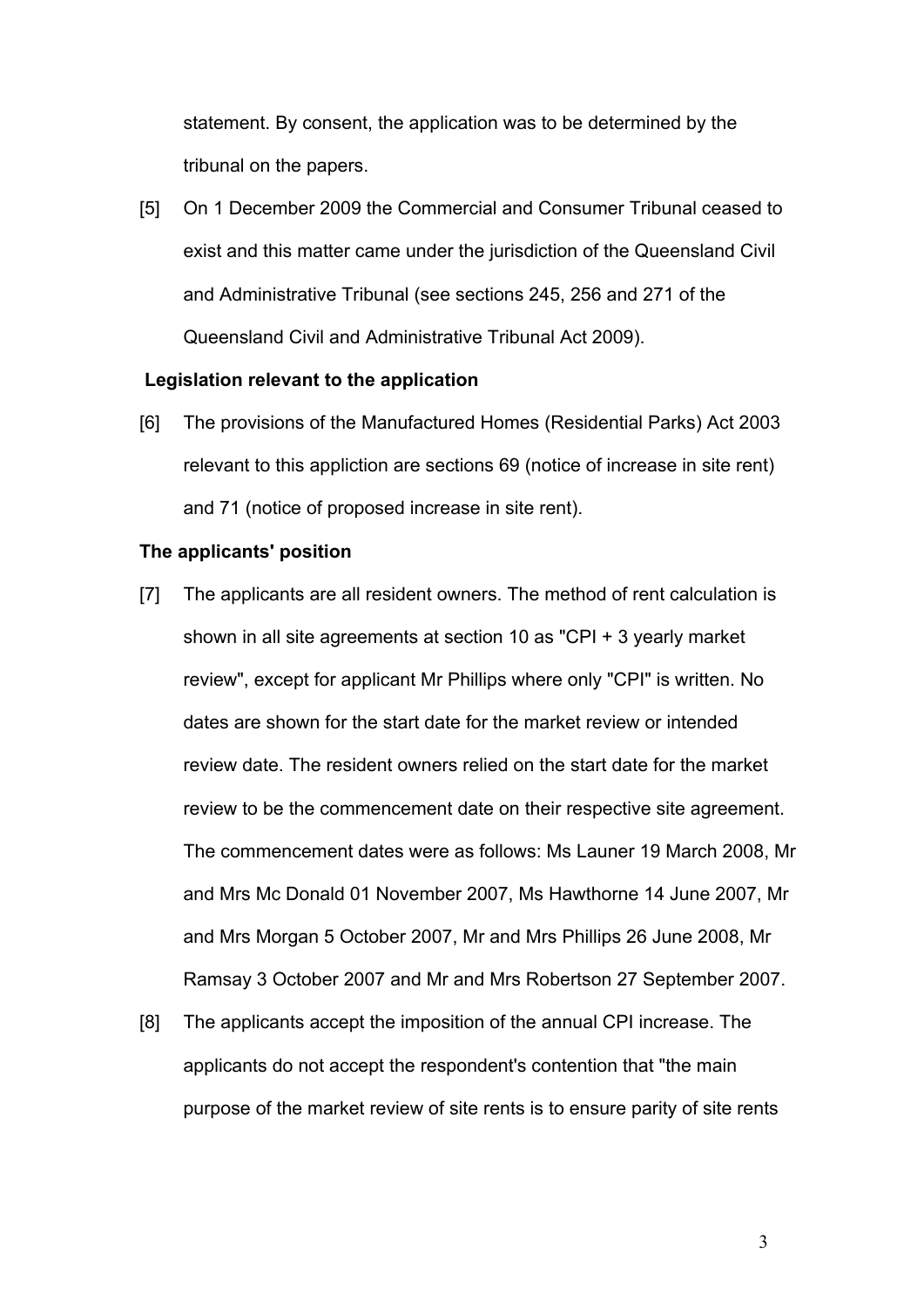across the resorts", stating that neither these words nor this concept exist within the Act.

- [9] Following legal advice, the applicants assert that "the date for the 3 yearly market review, in the absence of any dates or words in the executed site agreements can only be from the date of the execution of the agreement". Further legal opinion sought by Mr and Mrs Robertson stated that "no contract could be deemed to commence any date earlier than that date that it was entered into and the implication by the use of the words '3 yearly Market Review' would run from the date of entering into the contract".
- [10] It was argued by the applicants that a significant majority of the 85 residents at the resort had been owners for in excess of 3 years and thus would not object to the date of the market review. The fact that only 7 of the 85 residents had objected to the site increase did not diminish the applicants' argument.
- [11] The applicants pointed out that the site agreements were prepared by the park owners and the individual purchasers, some with the benefit of legal advice, had accepted the agreements as clearly written.
- [12] The applicants accepted a common date for the next market review scheduled in 2012 on the basis that all of the applicants would have been residents of the park for over three years.

### **The respondent's position**

[13] The respondent asserted that a market review of site fees had not been done on the resort before and will not be done again until 2012. The legislation was applied in the decision to increase the site rents, most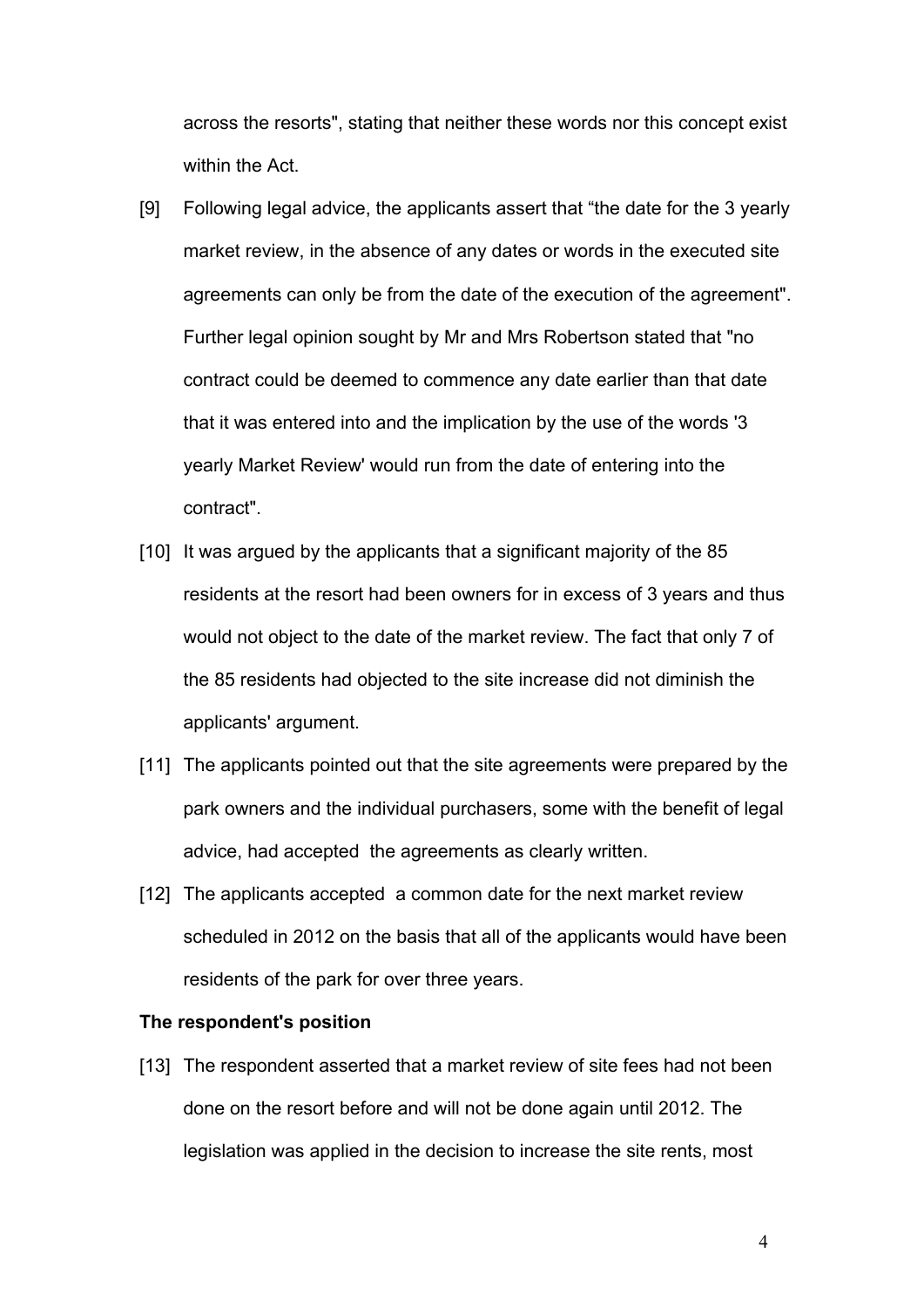particularly those elements the tribunal may have regard to in s 70 (3) (a) of the Act.

- [14] The respondent asserted that the applicants had not provided any explanation or basis upon which they relied on the assumption that the start date for the 3 yearly market review period would be the same as the start date for their individual site agreements. At no time did any applicant request that a start date of this three yearly period be given or inserted into the agreement, hence its absence from the site agreement. The respondent asserted that "the lack of a start date for this period in the site agreement indicates that the start date of this 3 yearly review could be at any point in time (not date specific) but that the only requirement would be that it is not carried out more than once within a 3 yearly period".
- [15] It was argued that the site rent increase conducted by market review has been carried out in accordance with the requirements of the relevant legislation and site agreements in question.

#### **Tribunal Findings**

- [16] The issue in contention in this matter relates specifically to whether or not a three yearly market review should commence from the date of each individual site agreement contract, in the absence of any set dates in the contract, as asserted by the applicants or whether a 3 yearly market review could be at any point in time (not date specific), with the only requirement being that it would not occur more than once within a 3 year period, as asserted by the respondents.
- [17] The tribunal finds that the applicants could reasonably anticipate that the 3 yearly market review would occur three years from the commencement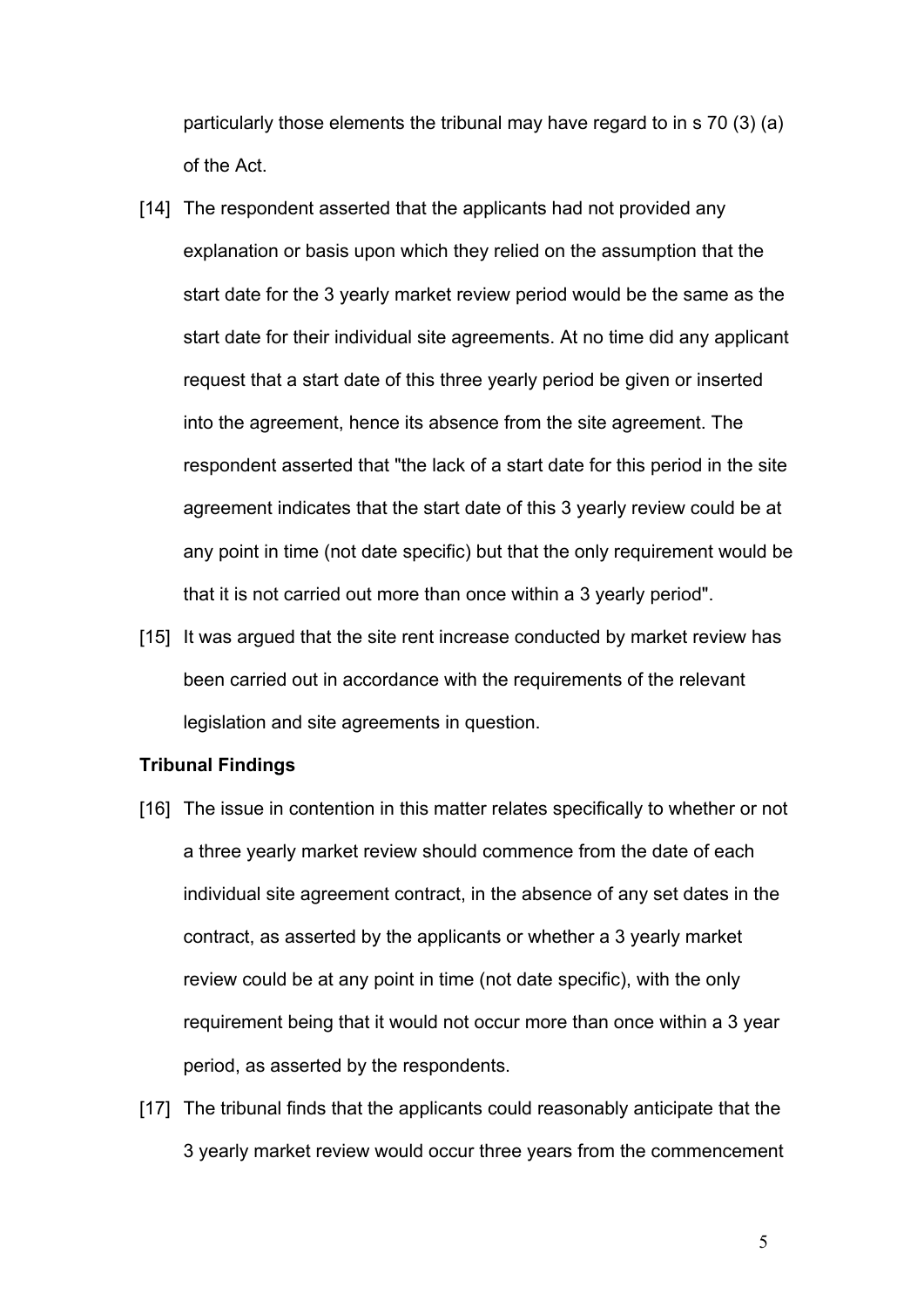of their site agreement contract. It is reasonable for them to assume that, in the absence of any dates or words in the executed site agreements, the timing of the three yearly market review would be from the date of the execution of the agreement (contract).

- [18] The tribunal does not accept that the onus should have been on the applicants to request that a specific date be registered in the individual site agreements. These agreements were prepared by the park owners and it was therefore their responsibility to ensure that the agreements accurately reflected the terms and conditions required by them. The tribunal finds that the site agreements did not give the right to the respondent to increase the site rental based on a market review concept until three years after the date of execution of the agreements.
- [19] The tribunal acknowledges that one of the applicants, Mr Bob Phillips, had only a reference to CPI increases (thus no reference to a 3 yearly market review) in his site agreement affecting any intended variation in rent.
- [20] While the tribunal appreciates that the park owners would seek to create parity within the park itself with a standard rental for each individual home owner, the reliance on a three yearly market review should have been date specific in the recent contracts (dated 2007 and 2008) signed by individual residents to affect such parity. If the vast majority of the park residents were tenants for three or more years and no 3 yearly market review had been conducted previously, a date specific clause in the recent site agreements would have ensured all parties were clear on the intention of the park owners.